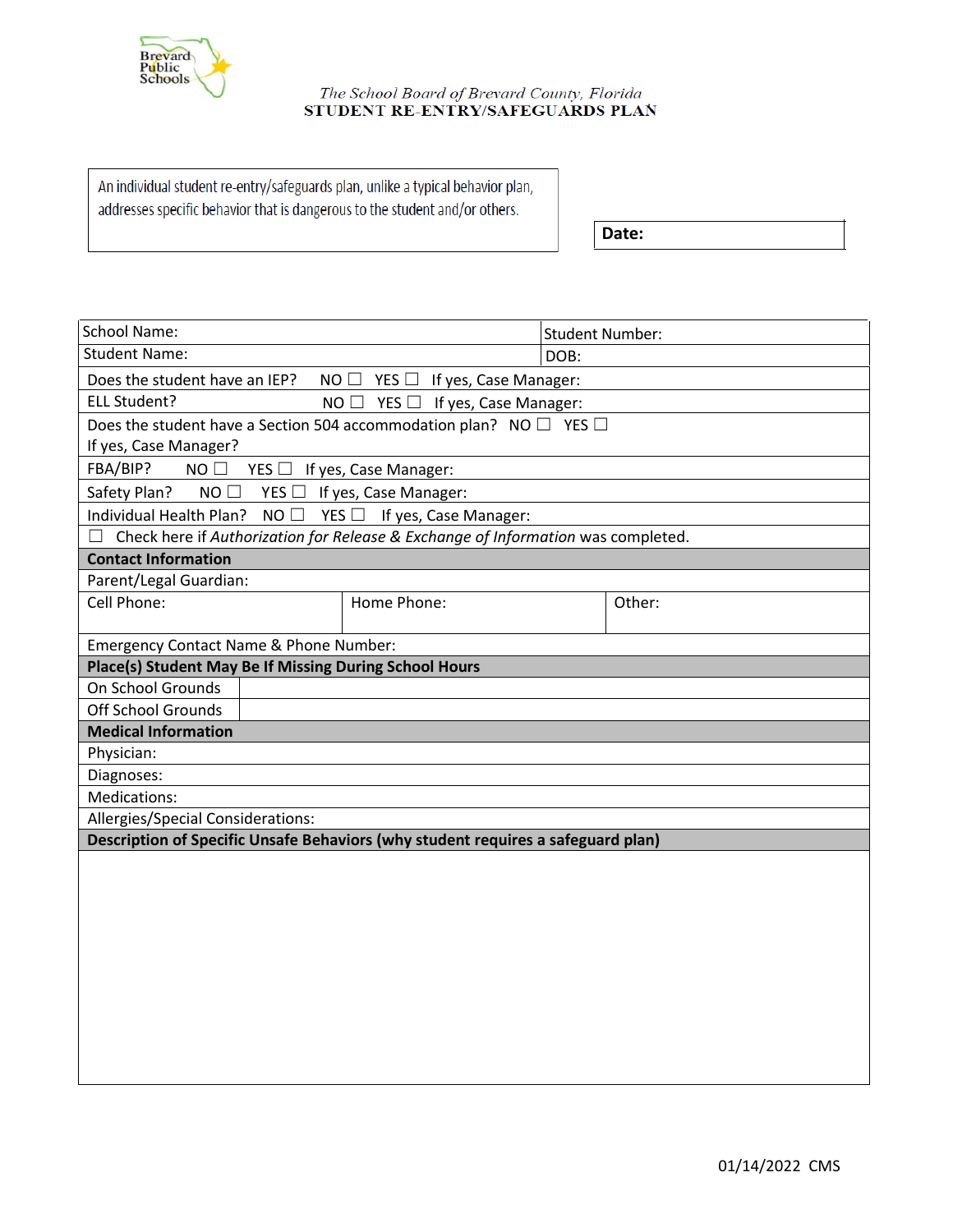

## The School Board of Brevard County, Florida<br>STUDENT RE-ENTRY/SAFEGUARDS PLAN

| <b>CRISIS RESPONSE PLAN</b>                                       |  |                            |                                     |       |  |
|-------------------------------------------------------------------|--|----------------------------|-------------------------------------|-------|--|
| What to do if student exhibits above described<br>behavior        |  |                            | Who will do what/backup staff       |       |  |
|                                                                   |  |                            |                                     |       |  |
|                                                                   |  |                            |                                     |       |  |
|                                                                   |  |                            |                                     |       |  |
|                                                                   |  |                            |                                     |       |  |
|                                                                   |  |                            |                                     |       |  |
|                                                                   |  |                            |                                     |       |  |
|                                                                   |  |                            |                                     |       |  |
|                                                                   |  |                            |                                     |       |  |
| How will plan be monitored?                                       |  |                            | Who will lead this & Backup person? |       |  |
|                                                                   |  |                            |                                     |       |  |
| How will decision be made to terminate the plan?                  |  |                            | Who will lead & Backup person?      |       |  |
|                                                                   |  |                            |                                     |       |  |
|                                                                   |  |                            |                                     |       |  |
| <b>Future Review Dates (approx. every 2 weeks)</b>                |  |                            |                                     |       |  |
|                                                                   |  |                            |                                     |       |  |
|                                                                   |  |                            |                                     |       |  |
|                                                                   |  |                            |                                     |       |  |
| <b>Current Agencies or Outside Professionals Involved</b><br>Name |  |                            |                                     | Phone |  |
| 1.                                                                |  | Agency                     |                                     |       |  |
| 2.                                                                |  |                            |                                     |       |  |
| 3.                                                                |  |                            |                                     |       |  |
| <b>Student Safeguard Team Members</b>                             |  |                            |                                     |       |  |
| Name                                                              |  | <b>Title</b>               |                                     | Date  |  |
| 1.                                                                |  | Principal                  |                                     |       |  |
| 2.                                                                |  | Safeguard Plan Coordinator |                                     |       |  |
| 3.                                                                |  |                            |                                     |       |  |
| 4.                                                                |  |                            |                                     |       |  |
|                                                                   |  |                            |                                     |       |  |